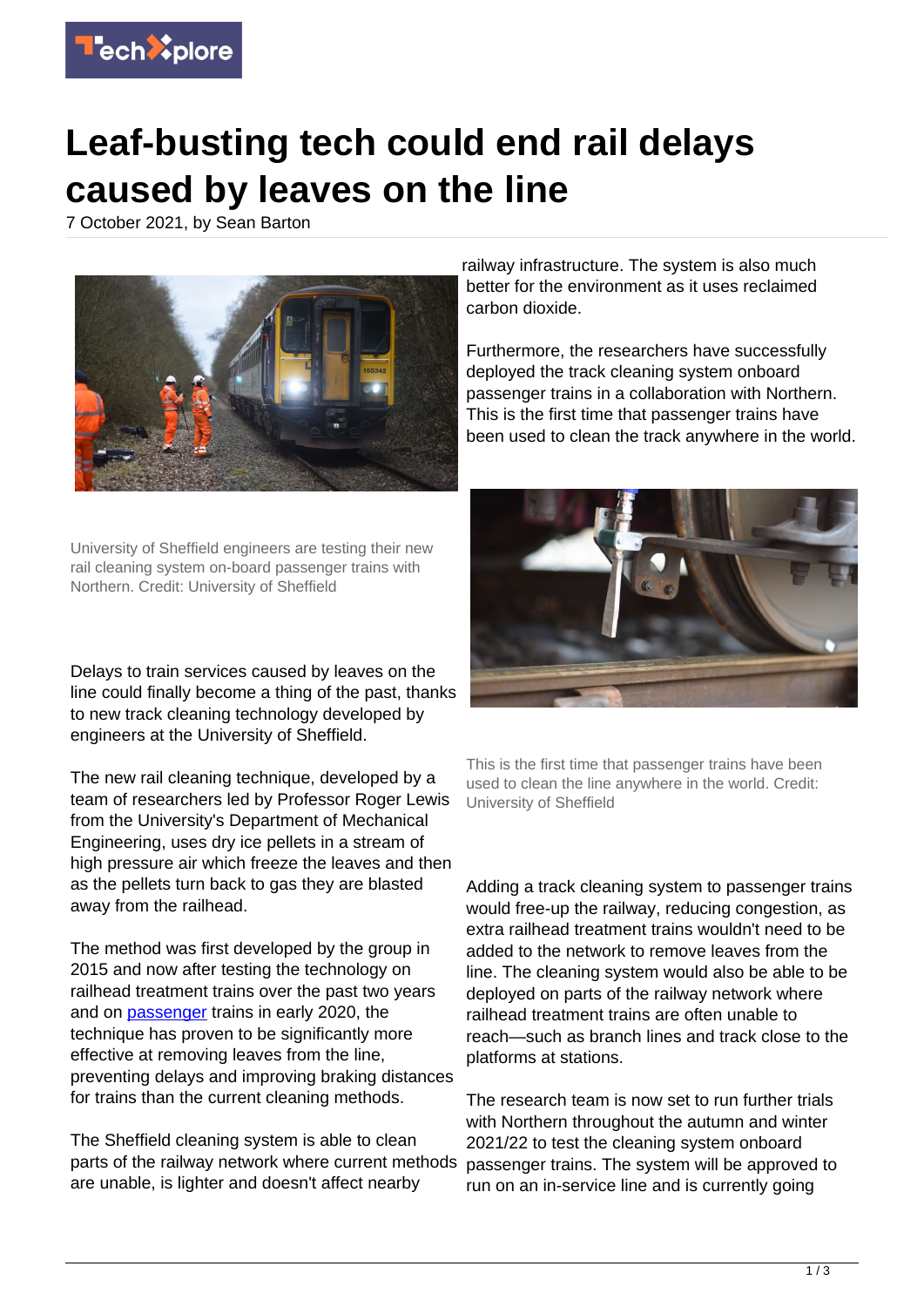

through an approvals and certification procedure. The trials with Northern are being run thanks to funding from Network Rail's Performance Innovation Fund.

The research team expects the new cleaning system to be rolled out widely by 2023/24.

Lewis said: "Leaves on the line are a huge problem for the rail industry. They cause significant delays to train services, which lead to disruption for passengers, and the issue costs the industry millions of pounds every year.

"At the moment, railway lines are cleaned using railhead treatment trains, also known as RHTTs, but there is only a limited number of these trains available, so they can't treat the whole of the network. RHTTs are expensive to run, so they are mainly used to clean high-traffic, intercity lines, which means many lines are left untreated. Furthermore the cleaning system they use can damage parts of the track over time and the system has to be switched off when traveling through stations to avoid spraying passengers, so this means lines within stations are left unclean and trains can find it more difficult to stop and start resulting in the delays we see every year.

"The cleaning system we have developed at the University of Sheffield solves all of these problems and the trials we have done over the past two years show it cleans the track more effectively, significantly reduces delays and improves stopping distances. We're really excited to have developed the first track cleaning system to be deployed onboard passenger trains and are looking forward to testing this even further with Northern."



The Sheffield engineers are running further trials with Northern throughout autumn and winter 2021/22. Credit: University of Sheffield

Rob Cummings, seasonal improvement manager at Northern, said: "We're very excited to test this new technology during the autumn period.

"One of the biggest risks to our performance during October and November is leaves on the line, but by helping to develop new technology we aim to deliver the very best service for our passengers."

The University of Sheffield is one of the UK's biggest and best engineering universities. Its Department of Mechanical Engineering has a strong, world class expertise in railway engineering and works with partners in the [rail industry](https://techxplore.com/tags/rail+industry/) to help address some of their biggest engineering challenges. The University also helps produce the next generation of railway engineers through its [mechanical engineering](https://techxplore.com/tags/mechanical+engineering/) degrees.

Provided by University of Sheffield